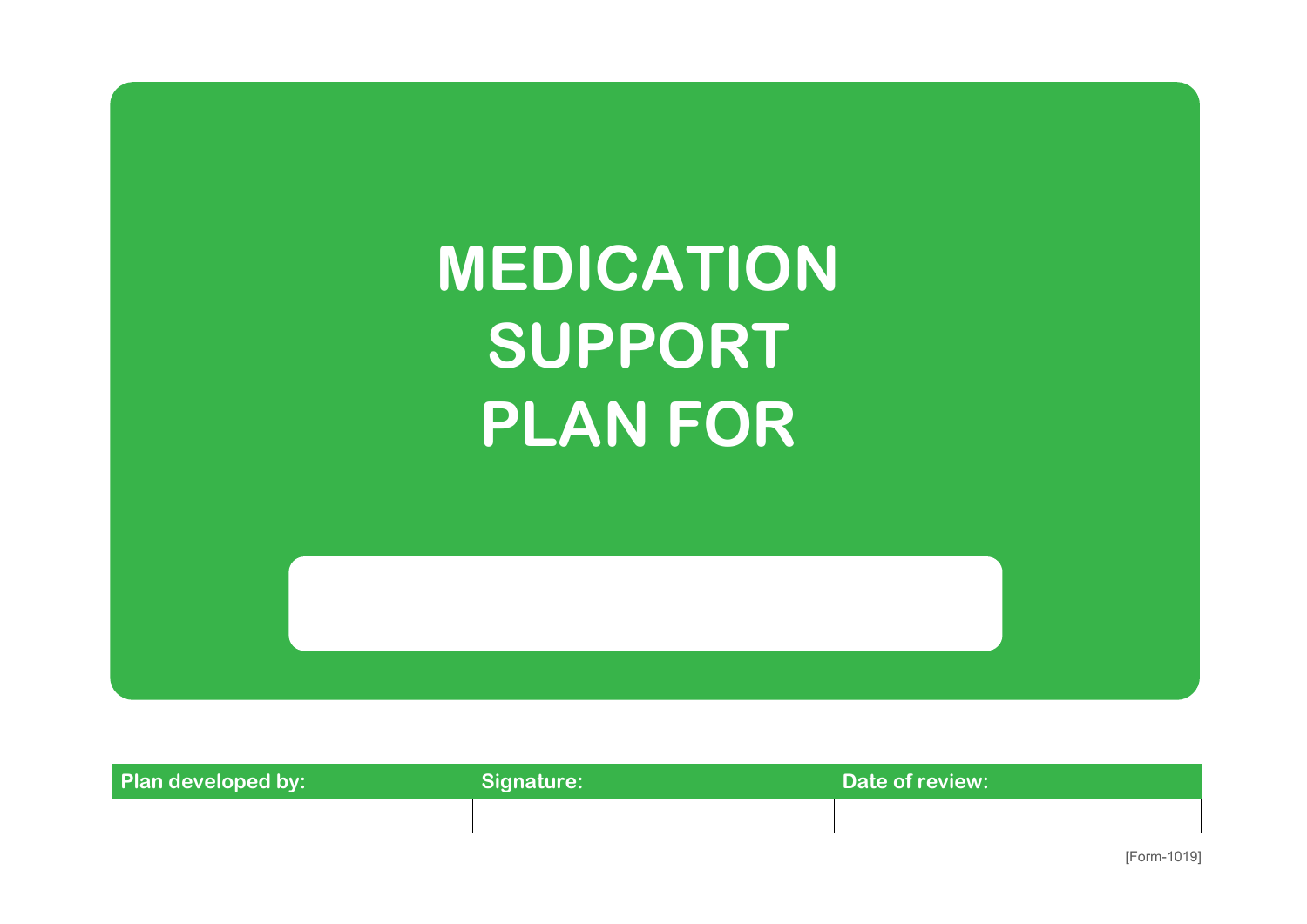*For example, Don needs help remembering to take his medication. Please remind him each time a medication is due.*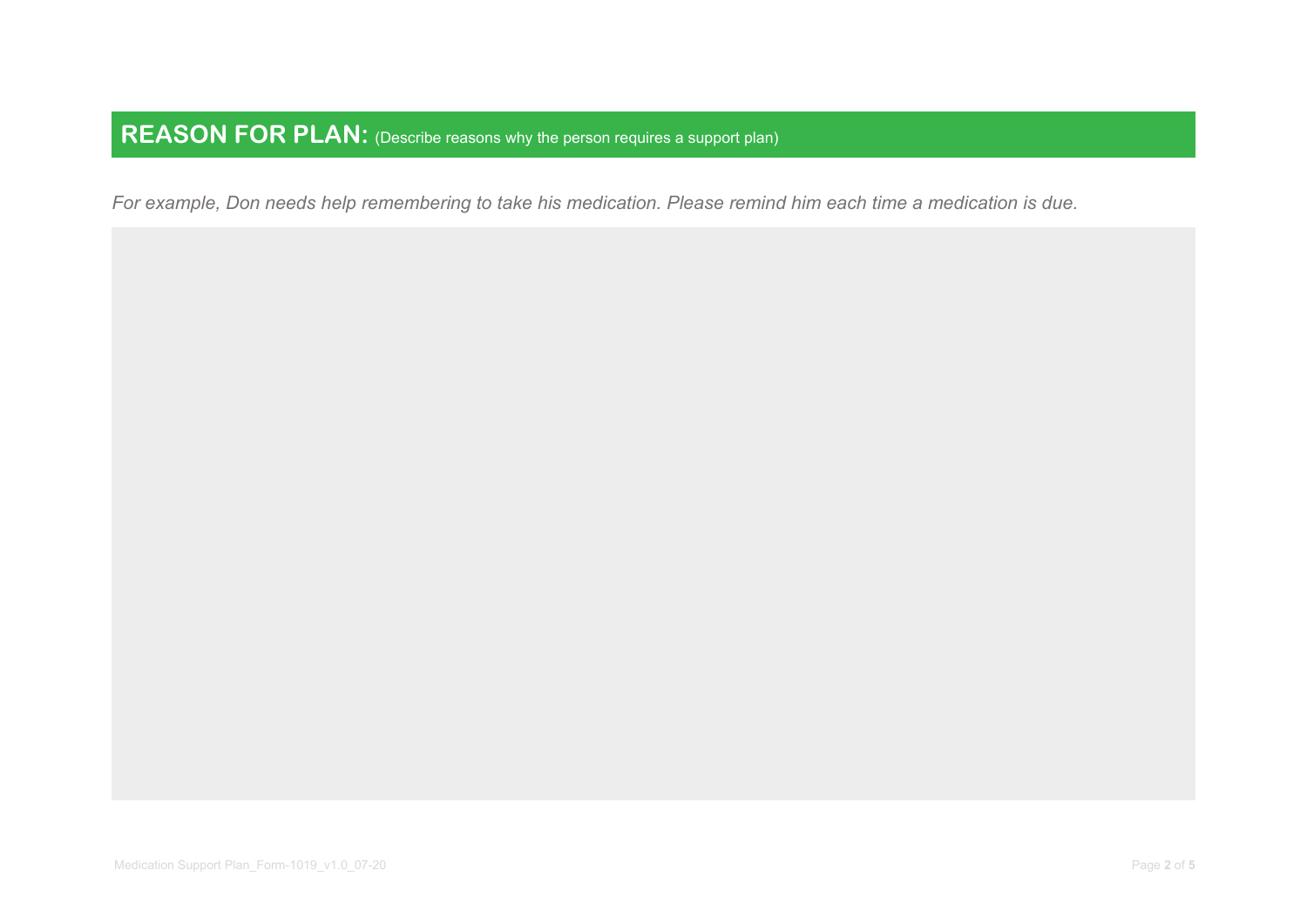#### **IMPORTANT THINGS TO REMEMBER TO KEEP ME SAFE:**

(List any additional plans to the person has that may relate to medication)

#### **For example:**

- *Don needs to use thickened fluids to swallow medication – read the Mealtime Support Plan to know how to support him to take oral medication.*
- *Don has a health action plan related to the following medication: Ventolin – read the Asthma Action Plan to know how to support him.*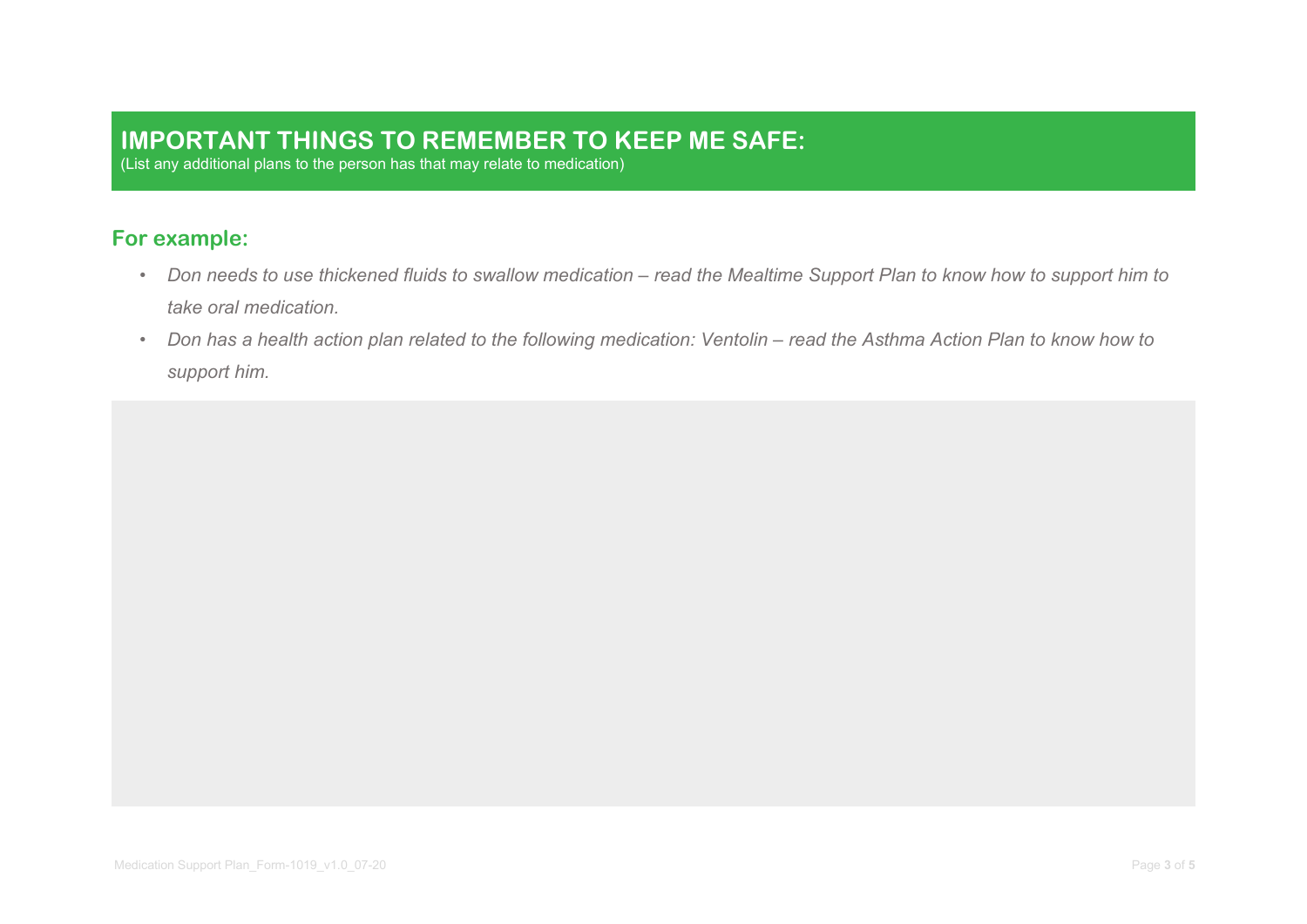# **MY MEDICATION LIST:** (List both prescribed and PRN medications)

### **My prescribed medication**

## **For example:**

| Medication | How it is taken                                   | Where it is kept    | Notes:<br>e.g.<br>• Taken with or without food<br>• Stored at certain temperature                                         |
|------------|---------------------------------------------------|---------------------|---------------------------------------------------------------------------------------------------------------------------|
| Digoxin    | By mouth. Don likes to<br>have it with his coffee | <b>Blister Pack</b> | $\mathop{\rm Nil}% \limits_{{\cal K}} \equiv\mathop{\rm Nil}\nolimits({\cal K})\equiv\mathop{\rm Nil}\nolimits({\cal K})$ |
|            |                                                   |                     |                                                                                                                           |
|            |                                                   |                     |                                                                                                                           |
|            |                                                   |                     |                                                                                                                           |
|            |                                                   |                     |                                                                                                                           |